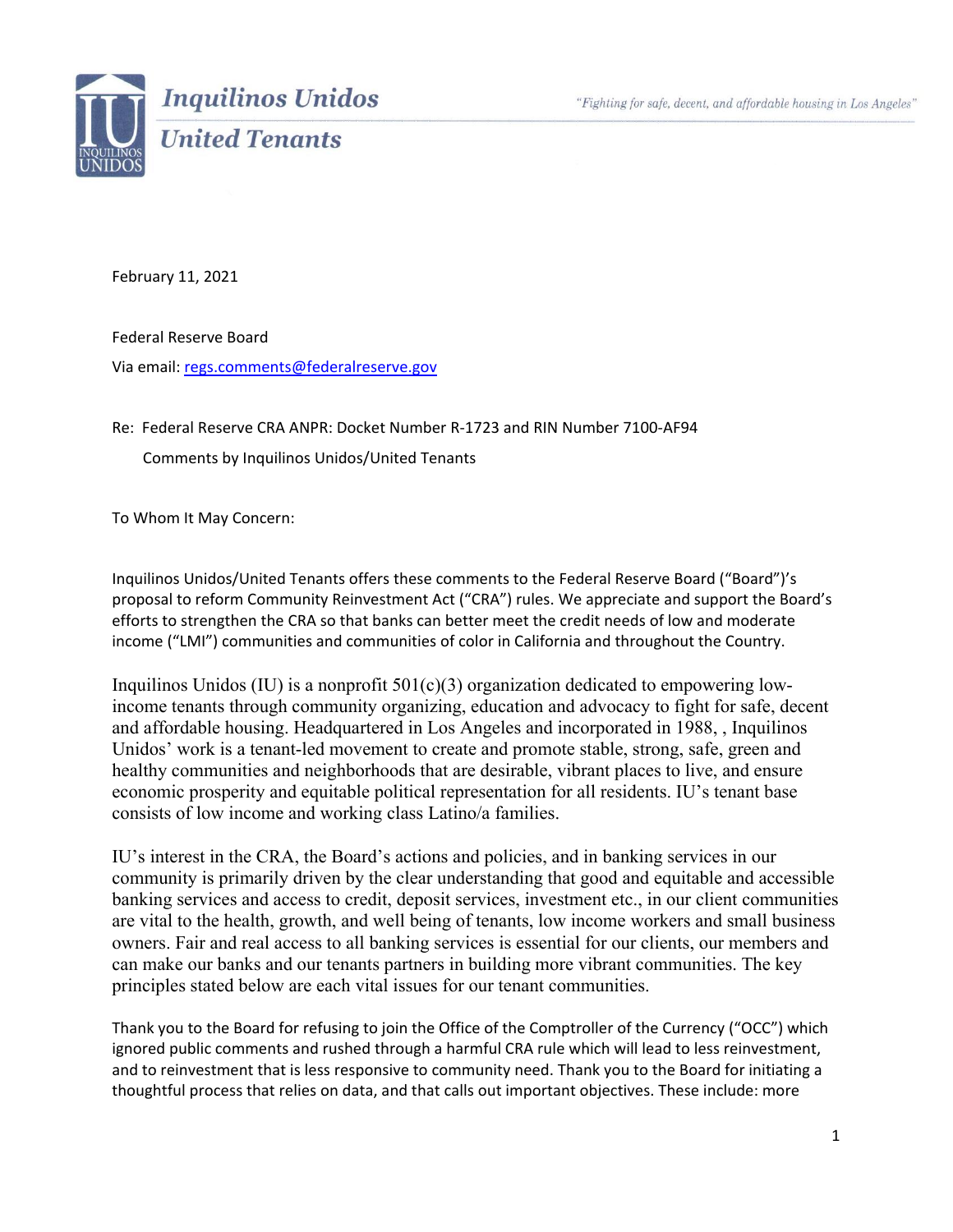effectively meeting the needs of LMI communities and addressing inequities in credit, promoting community engagement, and recognizing that CRA and fair lending responsibilities are mutually reinforcing.

We urge all three bank regulators to join this process and develop a unified CRA approach.

The following key principles should inform any CRA reform efforts:

- 1. **Take race into account**. CRA should hold banks accountable to meet the credits needs of borrowers and neighborhoods of color, so that it achieves its Congressional purpose of addressing redlining.
- 2. **End CRA grade inflation and ensure greater reinvestment**. CRA reform efforts should refine the system so that banks are incentivized to do more to serve communities, not less, not status quo.
- 3. **Impose consequences for harm caused**. Banks should suffer downgrades and potentially fail their CRA exams if they discriminate, displace, or harm community credit needs.
- 4. **Consider both quantity and quality of reinvestment** to ensure bank activity targets low and moderate income and Black, Indigenous and People of Color ("BIPOC") neighborhoods and people, and helps meets local community credit needs.
- 5. **Maintain a separate focus on community development lending and investment.** Community development is critical and deserves its own test, but combining lending and investment together could disrupt the affordable housing finance system. This is critical in our communities.
- 6. **Expand scrutiny of financial services such as branches and bank accounts**. The Board does well to highlight the impact that branch and product access can have on bringing people into the financial mainstream, and helping them to achieve financial stability and build wealth.
- 7. **Increase community participation**. Thank you to the Board for acknowledging the important role that community and public input has played and will always play in helping to ensure that banks are serving LMI communities and communities of color.
- 8. **Bank obligations should be tied to bank presence and activity, while also encouraging reinvestment in poorly served areas like rural communities and Native American lands**.
- 9. **Beware of creating loopholes or alternatives that do not serve the goals of CRA**. Banks will gravitate towards the easiest and cheapest methods of passing their CRA evaluations, so care is needed to prevent allocation of CRA credit for soft but less impactful activities.

We expand on these principles below:

1. **Take race into account**. We thank the Board for raising this issue, but urge the Board to propose strong action not clearly suggested in the ANPR. Regulations must hold banks accountable to meet the credits needs of borrowers and neighborhoods of color, so that CRA can finally achieve its Congressional intent of addressing redlining. As banks are evaluated for helping to meet the credits needs of low income residents and communities, so too it should be for people and neighborhoods of color. If the Board does not put race on equal footing with income, the rules should at least provide a mechanism so that superior bank reinvestment in neighborhoods of color and to borrowers of color can enhance a CRA rating, and poor service can result in a lower rating. This can be accomplished through impact scoring across all products and services, or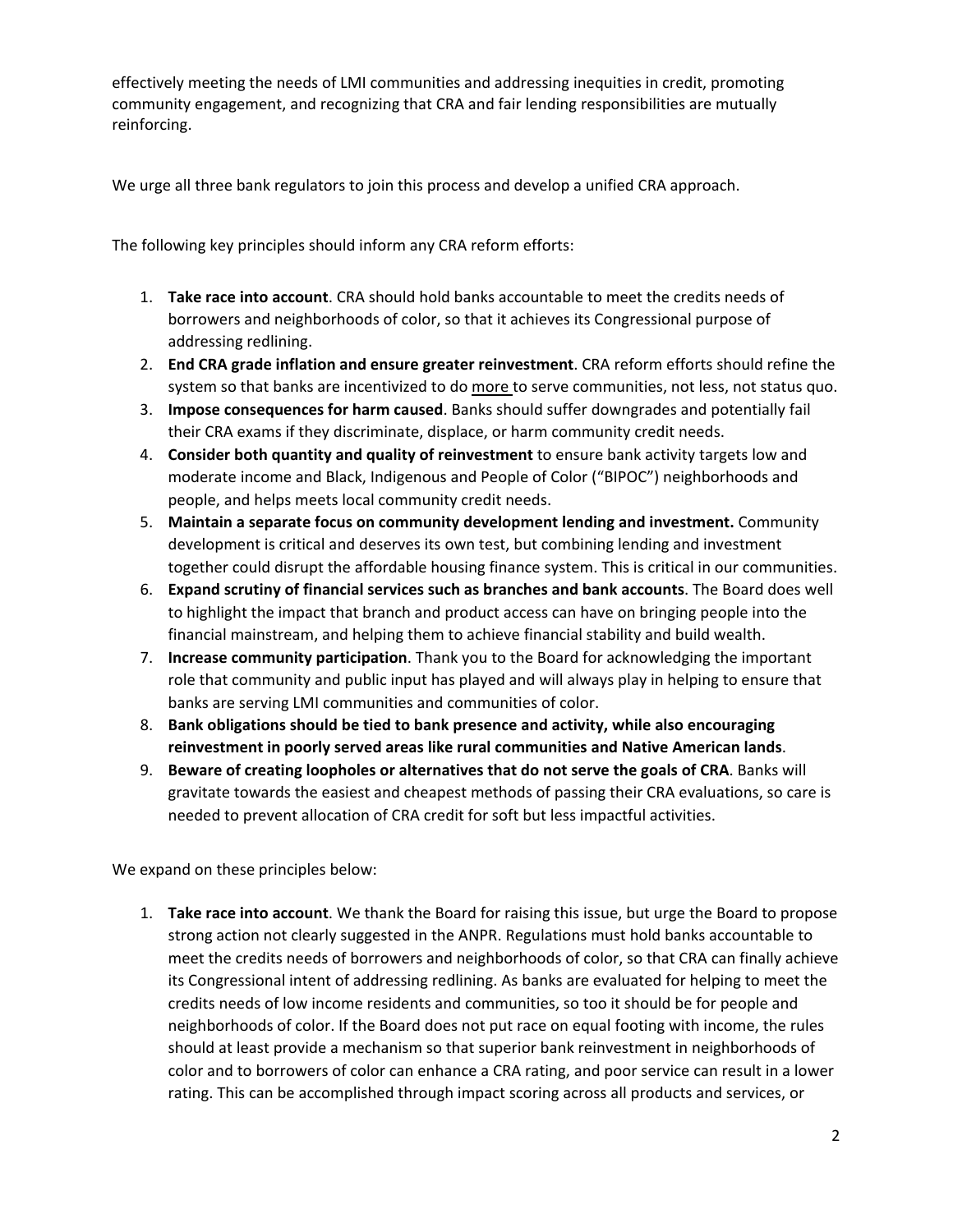through consideration of these issues in evaluating a bank's performance context. Such consideration should take into account any and all disparities in marketing, originations, pricing, terms, default rates, collections, etc. Additionally, a category of "underserved areas" could be defined to center on neighborhoods of color which are not well served by banks such that banks can get CRA credit for lending and investing there, even if these "underserved areas" are located outside of a bank's CRA assessment area. Finally, no bank should pass its CRA evaluation if the regulator finds evidence of discrimination based on race, ethnicity, gender, disability and other protected classifications, based on its own analysis, other agency investigations, outside litigation, community comments, community research or otherwise. At a minimum, findings of discrimination should result in an automatic CRA ratings downgrade.

- 2. **End CRA grade inflation and ensure greater reinvestment.** CRA reform efforts should result in banks doing more to serve communities, not merely provide the same level of reinvestment. Approximately 96% of banks "pass" their CRA ratings. IU and our allied community groups do not believe that 96% of banks are doing a "Satisfactory" or "Outstanding" job of serving our communities. The ratings status quo is not accurate, fair or acceptable. The Board does not help matters by suggesting that new benchmarks should be set so that bank CRA ratings should approximate historic ratings distributions. Instead, benchmarks should be aggressive so that banks are motivated to do more, and so that those that do not do more suffer lower ratings. Additionally, we disagree with the Board's proposal to do away with the sub ratings of "High Satisfactory" and "Low Satisfactory." These sub ratings give banks something to strive for, and, importantly, help the public distinguish among the performance of the numerous banks that receive an overall "Satisfactory" CRA rating. Finally, the board should consider restricting extra credits or positive impact scores only to banks that can move from an overall "Satisfactory" rating to an "Outstanding" rating. Banks that poorly serve the community in some areas should not believe that they can bump up to a "Satisfactory" by performing a particular service or activity that the Board signals will garner extra credit.
- 3. **Impose consequences for harm caused.** Banks should suffer downgrades and potentially fail their CRA exams if they discriminate, displace, or harm communities. CRA has generally been about giving credit for good performance by banks in helping to meet community credit needs. But in discriminating, displacing, gouging and abusing customers, banks can exacerbate the credit needs of communities through higher costs and lost equity, foreclosure, eviction, impaired credit scores, garnishments, job loss, and deferred or denied ability to build wealth through homeownership or business ownership. And yet, CRA does not well account for such harm, often handing out "passing" CRA ratings to banks that do well in certain areas, while putting on blinders when it comes to the ways in which those same institutions also do much harm. CRA examiners should consider the quality of loans and investments to LMI communities and communities of color, and whether certain communities are particularly vulnerable to displacement and gentrification based on existing methodologies. This could take the form of examiners using their judgment to rebut a presumption of a Satisfactory rating, or to lower a recommended ratings conclusion for lending that comes with high costs, abusive terms, high defaults, numerous and predatory debt collection and other harmful features; or lending that is underwritten to higher than current rents in a census tract subject to displacement pressures. Currently, one financial institution is seeking a national bank charter while relying on a CRA plan that promises online bank accounts and double digit rate consumer loans targeted to Latino and LMI consumers which have resulted in numerous defaults subjecting consumers to abusive debt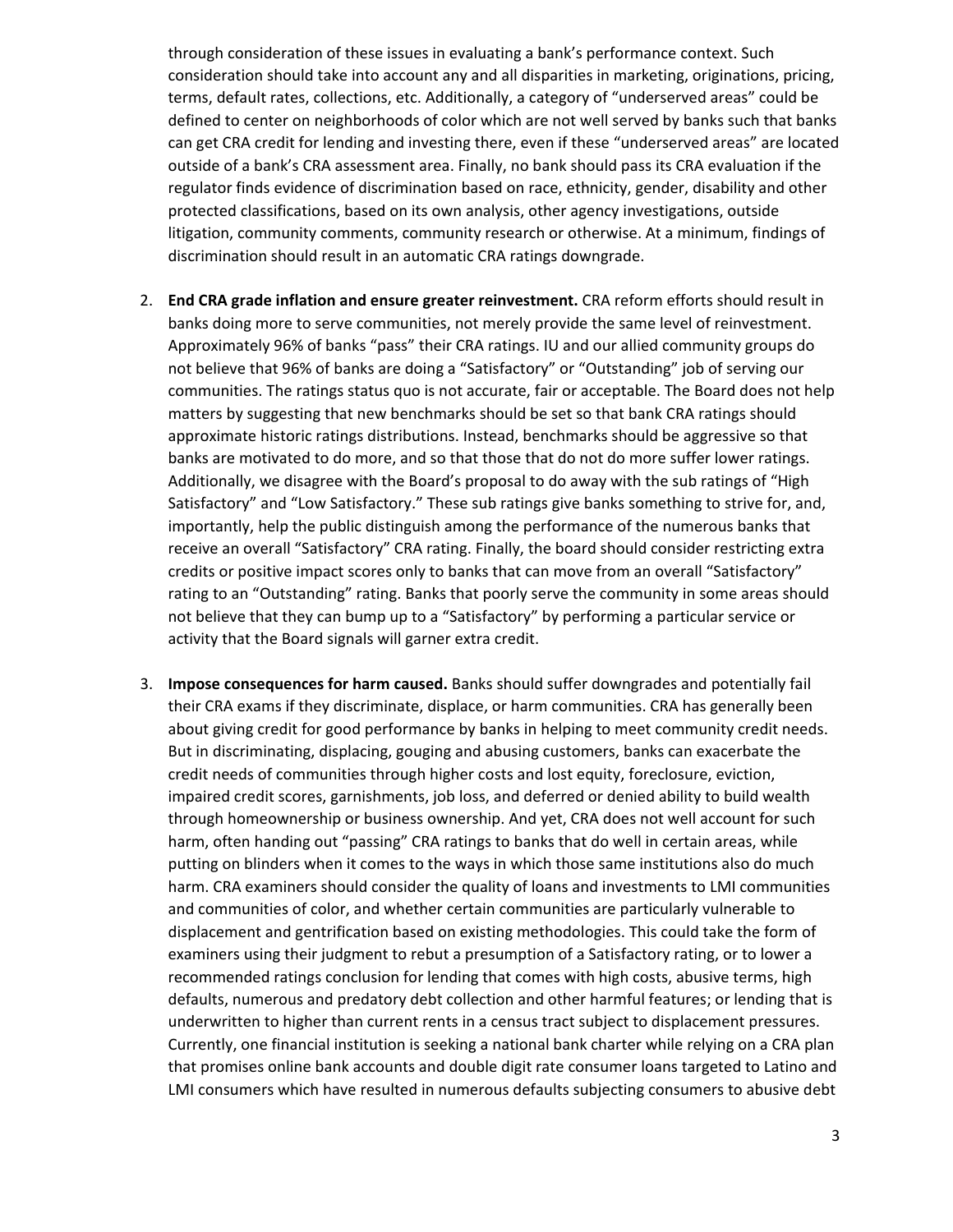collection practices. This is the opposite of true CRA objectives and standards. The Board should require the collection and CRA consideration of data on marketing, pricing, terms, defaults and collections to aid examiners and the public in forming determinations as to whether bank practices are helping or exacerbating community credit needs. Displacement and consumer harm, as well as violations of the Americans with Disabilities Act (ADA), should be explicitly added to discrimination and violation of consumer protection laws as triggers for CRA ratings downgrades. All of these considerations should be informed by community input.

4. **Consider both quantity and quality of retail reinvestment to ensure bank activity benefits LMI, people of color and neighborhoods of color, and meets local needs.** CRA rules should retain a primary focus on low and moderate income people and communities (while also including a new focus on people and communities of color). This means that financial literacy, "affordable housing" and Community Development services should clearly benefit LMI and/or of color residents. Thank you to the Board for moving away from a system that focuses on a dollar based ratio to one that looks at units, smaller loans, and impact. We also think that the Board should retain separate consideration of lending to low income borrowers and communities, and to moderate income borrowers and communities, and not lump LMI together. We think that qualitative factors should be considered to reward impact, perhaps through the use of impact scoring, which can penalize discriminatory, displacing and harmful conduct.

*Mortgages.* We believe that retail mortgage lending should not give banks equal credit for loan originations and loan purchases, but instead should prioritize loan originations to owner occupants and only give loan purchase credit when banks purchase loans from nonprofit mission-driven lenders that are well serving the community. Further, we think CRA should discourage single family mortgage lending that fuels displacement in gentrifying communities, by providing less or no credit for mortgages to middle and upper income borrowers in impacted LMI neighborhoods. We urge that all multifamily loans be considered as part of the retail lending test, and that impact scores enable positive credit for adoption of and adherence to anti-displacement measures such as CRC's Anti-Displacement Code of Conduct, and downgrades for displacement mortgages. Mortgage servicing, forbearance, post-forbearance, debt collection, REO and related activities should impact ratings, perhaps through impact scoring.

*Small business.* The Board highlights the needs of smaller businesses for smaller loans, but does not propose that the rules prioritize them. In fact, the Board proposes to increase the threshold for what the CRA considers a small business loan and a small business, from \$1 million to \$1.6 million. While small businesses may need larger loans, and larger businesses may as well, the CRA should retain its focus on loans under \$1 million and on businesses with under \$1 million in revenue, as the needs of such businesses for such loans is great and woefully unmet, especially in light of COVID-19 and its harsh impact on small businesses, especially those owned by people of color. The Board can provide that serving the smallest businesses and those owned by people of color and in neighborhoods of color could garner extra credit perhaps through impact scoring. We look forward to the release of Section 1071 race, ethnicity, gender and neighborhood small business lending data that can further inform CRA examinations and allow examiners to reward banks that well serve women and Black, Indigenous and People of Color (BIPOC)-owned businesses through good products like term loans and lines of credit, and penalize banks that serve these communities with Merchant Cash Advance and other high priced loan products.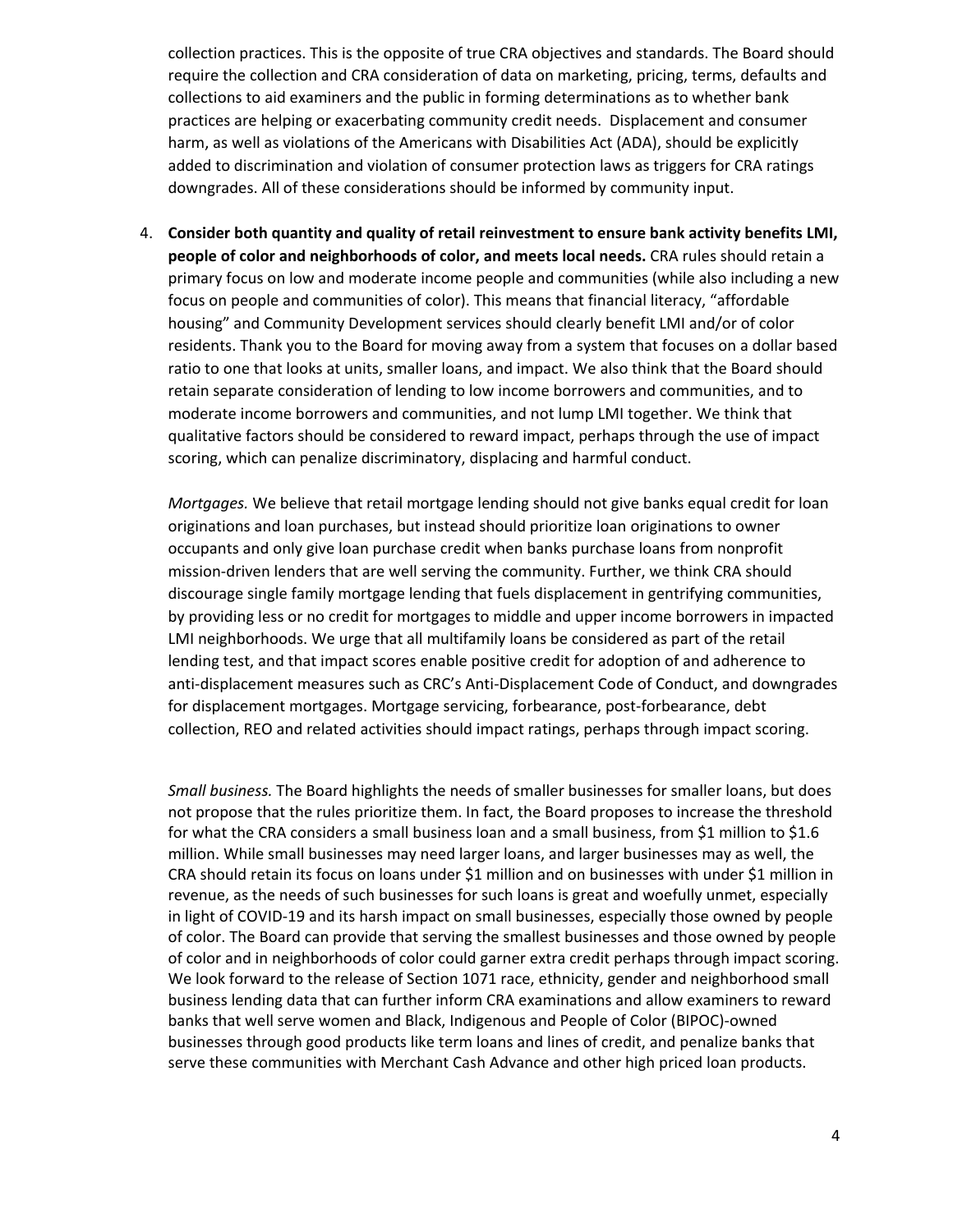*Consumer*. A bank's consumer lending should be considered under CRA when it constitutes a major product line. As noted above, such consideration should include the rates, terms, defaults, collections and related data, as well as community input to determine whether such lending is helping to meet community credit needs, or is harmful.

5. **Maintain a separate focus on community development lending and investment.** Community development is critical and deserves its own test, but combining lending and investment together could disrupt the affordable housing finance system. We support the proposal to establish a separate community development test, but oppose the suggestion that the CD lending and CD investments tests would be combined. We are very concerned that doing so would disfavor Low Income Housing Tax Credit Investments, which can be complex and expensive for banks to transact, and may provide a lower return than CD lending. Similarly, equity investments and contributions are vital to communities while providing lower returns to banks, and must therefore continue to be valued and evaluated separately. The board also proposes to encourage patient CD lending which could further favor CD lending as compared to CD investing. Both lending and investment are critical to affordable housing and economic development such that they should be examined separately. The rules should prioritize annual lending and investments. Impact scoring could be used to reward patient and portfolio CD activity, as well as impactful CD efforts.

*Data and impact*. We commend the Board for proposing data collection on community development activity as current data here is sparse. Standards regarding affordability should not be relaxed, so that at least 50% of units in a building should be deed restricted affordable housing and the residents must be established to be LMI in order for a CD loan to qualify for CRA credit for creating affordable housing. Impact scoring can further refine credit for multifamily housing by incentivizing green buildings, Transit Oriented Development, and projects that serve Extremely low Income residents, homeless persons, disabled persons and/or seniors. Impact scoring should also reward banks that adopt and adhere to CRC's Anti Displacement Code of Conduct, ANHD's Best Practices for Multifamily Housing, or similar policies that are effectively designed to mitigate gentrification and displacement. Impact scoring can also reward innovative and wealth building measures such as providing tenant services like homeownership counseling for affordable housing tenants.

6. **Expand scrutiny of financial services such as branches and bank accounts**. We strongly support the Board's focus on enhancing the services test by providing a more detailed review of services, branches, and bank product impacts on communities. Bank presence remains important to LMI communities and communities of color and banks should be examined for their presence in these communities, as well as their record in opening and closing branches. While critically important, branch presence is not the only indicator of how well banks are providing financial services to communities. The Board should evaluate the nature of products offered and their usage by LMI and of color residents. Banks should be encouraged to offer bank accounts tailored to meet the unique needs of seniors as well as survivors of domestic violence. Banks should be encouraged to participate in the Bank On program, to offer no and low cost and no overdraft accounts, to provide remittance and money order services, to provide ATM surcharge free access to public assistance delivered on cards, and to reasonably operate other state controlled assistance programs like Unemployment Assistance (see,

https://calmatters.org/economy/2020/11/how-bank-of-america-helped-fuel-californias-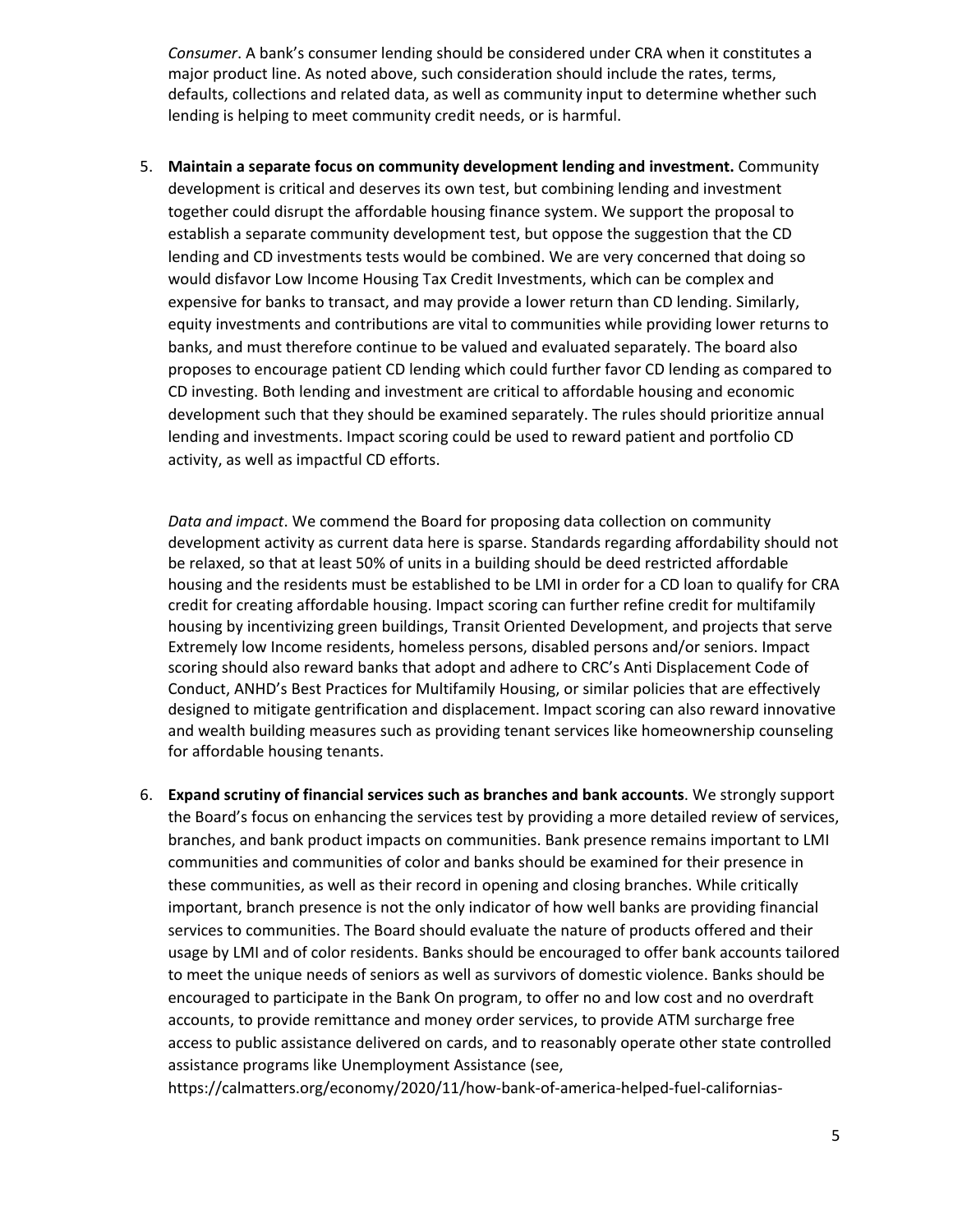unemployment-meltdown/). The Board should reward banks that increase access to the immigrant community for products and services through the provision of translation and interpretation services, and acceptance of alternative forms of identification including Individual Tax Identification Numbers (ITIN) for account opening and mortgage and small business loan qualification. We appreciate the Board suggesting that more data on bank products should be collected to inform CRA ratings and the public's appreciation of bank activities.

- 7. **Increase community participation.** The Board identifies this as an objective of the rule making, but does not clearly propose ways to achieve the objective. Enhancing the role for community contacts, input, comments, participation and performance context in the CRA process will help to ensure that bank activity is more closely tied to community needs. Enhanced data collection and public access will enable community members to better inform the regulators and provide input. The Board should establish a minimum of ninety (90) days for public comment during mergers, provide that public hearings will be held on mergers if community concerns are raised, expedite Freedom of Information Act (FOIA) requests during mergers, and encourage banks to develop Community Benefits Agreements with community groups. CBAs can help banks and regulators identify community credit needs and should be incorporated into the merger process, with agreed upon CBAs written into any merger approvals and be including in future bank CRA reviews and examinations. CRA examiners should conduct more community contacts and review community group and related research to determine community needs, bank performance, whether products and services are helping or hurting communities, whether Minority Depository Institutions (MDIs) and Community Development Financial Institutions (CDFIs) are truly serving communities (more below), and to inform subjective examiner determinations such as through impact scoring.
- **8. Bank obligations should be tied to bank presence and activity, while encouraging reinvestment in underserved areas like rural communities and Native American lands, in tailored ways.** CRA rules focus bank CRA activity in assessment areas which are generally around bank branches. CRA reform efforts, in the name of updating CRA in order to reflect the expansion of online banking, threatens to undermine the CRA concept of banks serving their local communities. CRA assessment areas for banks should be centered around bank branches, deposit-taking (as stated in the statute itself) and non-deposit taking ATMs, and anywhere the bank conducts significant business and tries to interact significantly with consumers, such as via lending, marketing, online deposit taking, debt collection, and other activities that represent a significant share of bank business, but also represent significant market share in a given community (the top lenders in areas with no branches which are not part of any bank assessment areas should have an obligation to serve those areas). Non retail bank reinvestment obligations should follow similar principles and be developed with an eye towards increasing reinvestment in bank deserts. There should be a presumption against national assessment areas which sever CRA from serving local communities. An assessment area that is everywhere is not tied to anywhere. Counties should be the largest geography to comprise assessment areas.

*Rural*. Thank you to the Board for proposing to significantly enhance CRA activity in rural areas by removing the distinction between full scope (usually urban) areas subject to greater scrutiny, and limited scope (more often, rural) areas subject to less regulatory scrutiny and therefore less investment. This framework has created a dual CRA system, leaving rural communities with no or subpar CRA activity. The new system must scrutinize lending, investment and services in all communities, including rural communities. This can be an impactful, if long overdue, change.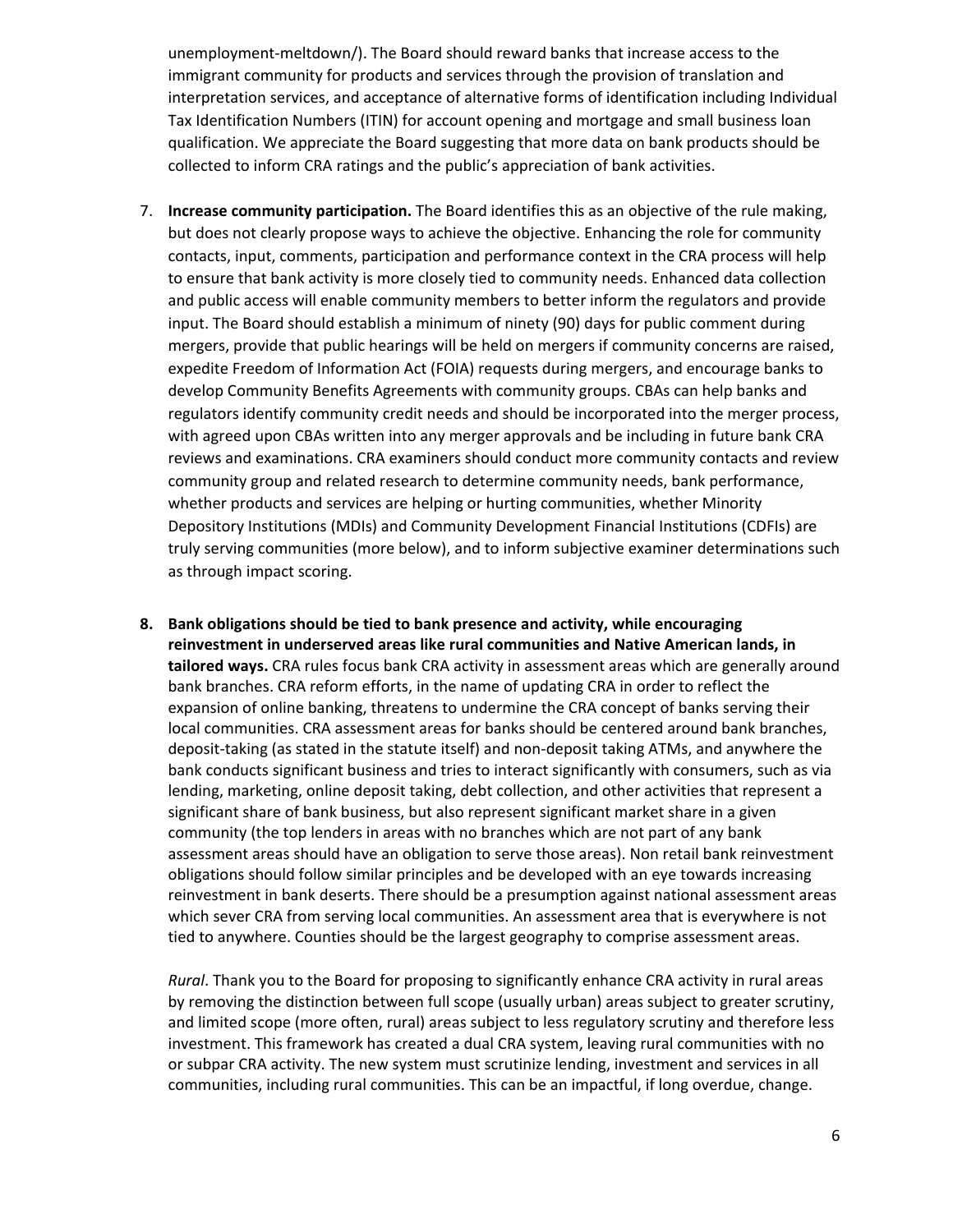*Indian Country*. Similarly, we appreciate the Board's search for suggestions on how best to structure the rules so banks can better serve Native American communities. One suggestion is to give banks credit for CRA activity in Indian Country even if not in a bank's CRA Assessment Area. We support this proposal if the activity is tied to serving LMI residents and census tracts, and the activity is actually helping meet local credit needs as determined by the impacted Native American community. We also question why banks that currently have Indian Country within their assessment areas are not well serving them, and whether other banks that located near Indian Country have impermissibly excluded such communities from the CRA Assessment Areas. The Board should scrutinize assessment area boundaries, as well as lending and investing activity to determine if CRA, fair housing and fair lending laws are being violated. All banks, but especially those with assessment areas that currently include Indian Country, should be encouraged to conduct more meaningful outreach to and engagement of Native American communities, to identify community needs, to lend and invest to meet those needs, to provide financial services such as establishing bank branches that provide accessible bank account access and that offer credit counseling and repair services, and to hire Native American staff.

9. **Beware of creating loopholes or alternatives that do not serve the goals of CRA**. We support the Board's interest in supporting Minority Depository Institutions (MDIs) and Community Development Financial Institutions (CDFIs), as the vast majority of MDIs and CDFIs are well serving their communities and deserve to be supported. But some MDIs are large institutions that suffer the same shortcomings as other banks, discriminating, displacing, and overcharging communities. So, too, the CDFI certification process was not designed to be a stamp of approval (the CDFI Fund is reviewing its certification guidelines currently), and that CDFI status confers various benefits on such corporations may encourage people to start such entities without the purest motives. We propose instead that MDI and CDFI status confers merely a rebuttable presumption that the corporation is well serving the community and that loans and investments in them should earn CRA credit for banks. Examiners should consult community contacts, rates charged, defaults, collections, complaints filed, litigation, CRA records, evidence of discrimination or consumer protection violations, and findings from relevant agencies like the CDFI Fund. Perhaps impact scoring can play a role here. Banks should be encouraged to invest in local CDFIs and those in their existing assessment areas. We are concerned that banks are allowed to chase activities outside of their assessment areas when they are not adequately serving their own existing assessment areas, despite regulatory determinations to the contrary.

*CRA Strategic Plans*. We are also concerned that the CRA Strategic Plans option may become the option of choice for institutions not interested in CRA, as it provides a mechanism to defer CRA Planning until later in a charter or merger application process, through a process that it directs and that is opaque to community groups despite supposed community participation requirements. CRA Strategic Plan requirements need to be strengthened by requiring more transparency regarding planning, groups outreached to, comments submitted, and bank responses, at a minimum. If not, the CRA Strategic Plan option should be discarded.